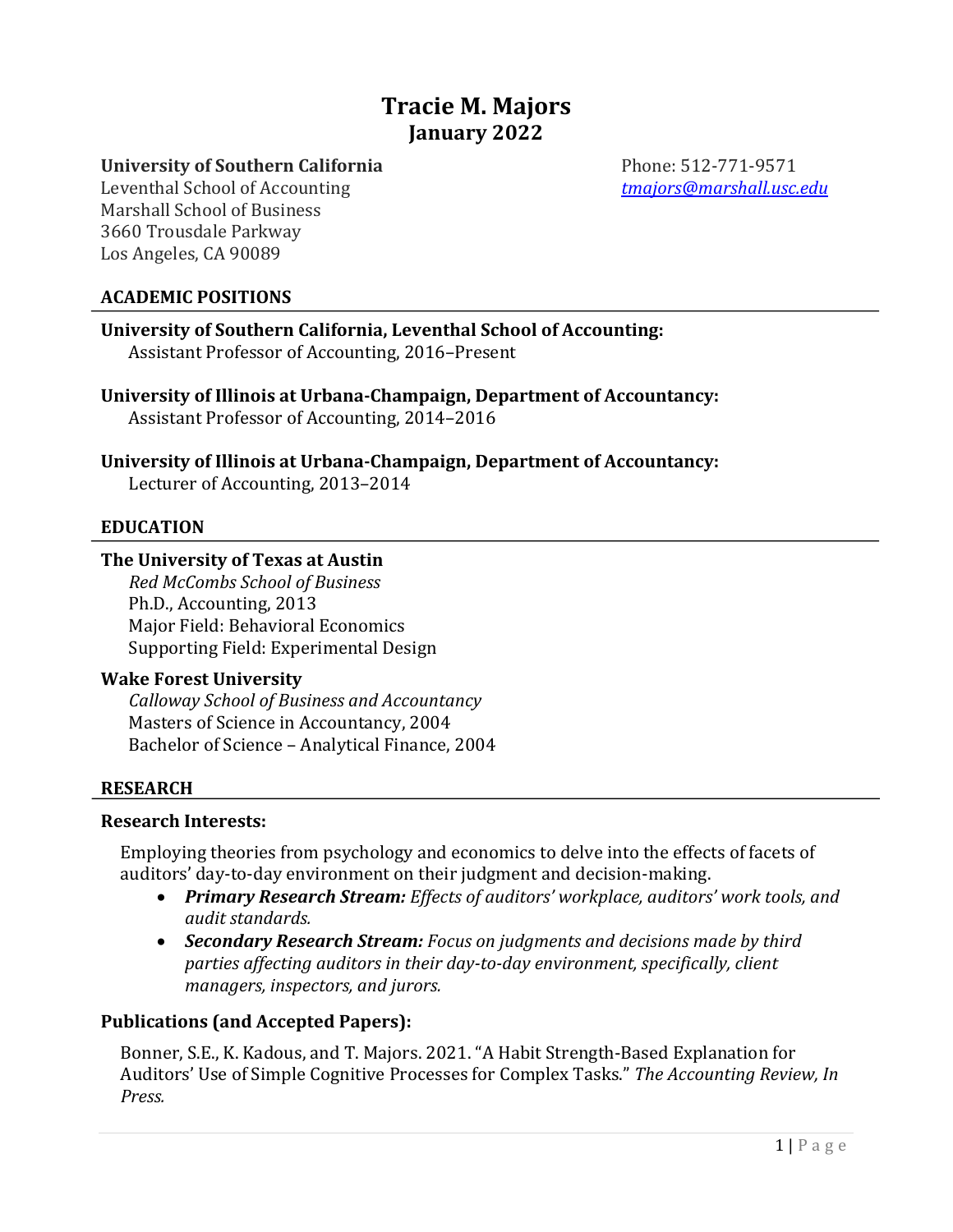Brown, T., T. Majors, and M. Peecher. 2020. "Evidence on How Different Interventions Affect Juror Assessment of Auditor Legal Culpability and Responsibility for Damages After Auditor Failure to Detect Fraud." *Accounting, Organizations and Society.* 87: 1-21 (101172).

Brown, T., T. Majors, and T. Vance. 2020. "Incomplete Contracts and Employee Opportunism: How Machiavellianism Moderates the Effects of Impacting an Uncompensated Objective." *Journal of Management Accounting Research* 33(2): 1-18.

Bonner, S.E., T. Majors, and S. Ritter. 2018. "Prepopulating Audit Workpapers with Prior Year Assessments: Default Option Effects on Risk Rating Accuracy." *Journal of Accounting Research.* 56(5): 1453-1481.

Majors, T. 2016. "The Interaction of Communicating Measurement Uncertainty and the Dark Triad on Managers' Reporting Decisions." The Accounting Review. 91(3): 973-992.

Kachelmeier, S.J., T. Majors, and M.G. Williamson. 2014. "Does Intent Modify Risk-Based Auditing?" The Accounting Review. 89(6): 2181-2201.

## **Working Papers:**

Bhaskar, L., T. Majors, and A. Vitalis. 2021. "Multi-Faceted Depletion Effects on Auditor Negotiations: The Importance of a Skeptic or Client Service Natural Disposition and the Client's Dark Triad Personality."

Bhaskar, L., T. Majors, and A. Vitalis. 2021. "Are 'Good' Auditors Impacted More By Depletion? Threats to Valued Auditor Attributes."

Bonner, S.E. and T. Majors. 2021. "The Effects of Formality of Documentation on Auditors' Acquisition of Knowledge from Prior Year Workpapers."

Brown, T., T. Majors, and M. Peecher. 2018. "Difference – or Deficiency – in Judgment? Evaluations of Auditors, and the Joint Effects of Approach Punitiveness and Wise Thinking Disposition." 

Majors, T. and S.E. Bonner. 2019. "Does a Completion Goal Impede Auditors' Identification of Fraud Risk? The Benefit of a Refuse to Accept Goal and Influence of Professional Identity." 

## **Work In Progress:**

"Can Audit Firm Emphasis of the Benefits of Accurate Risk Assessment Reduce Effects of Prepopulation?" (with S.E. Bonner)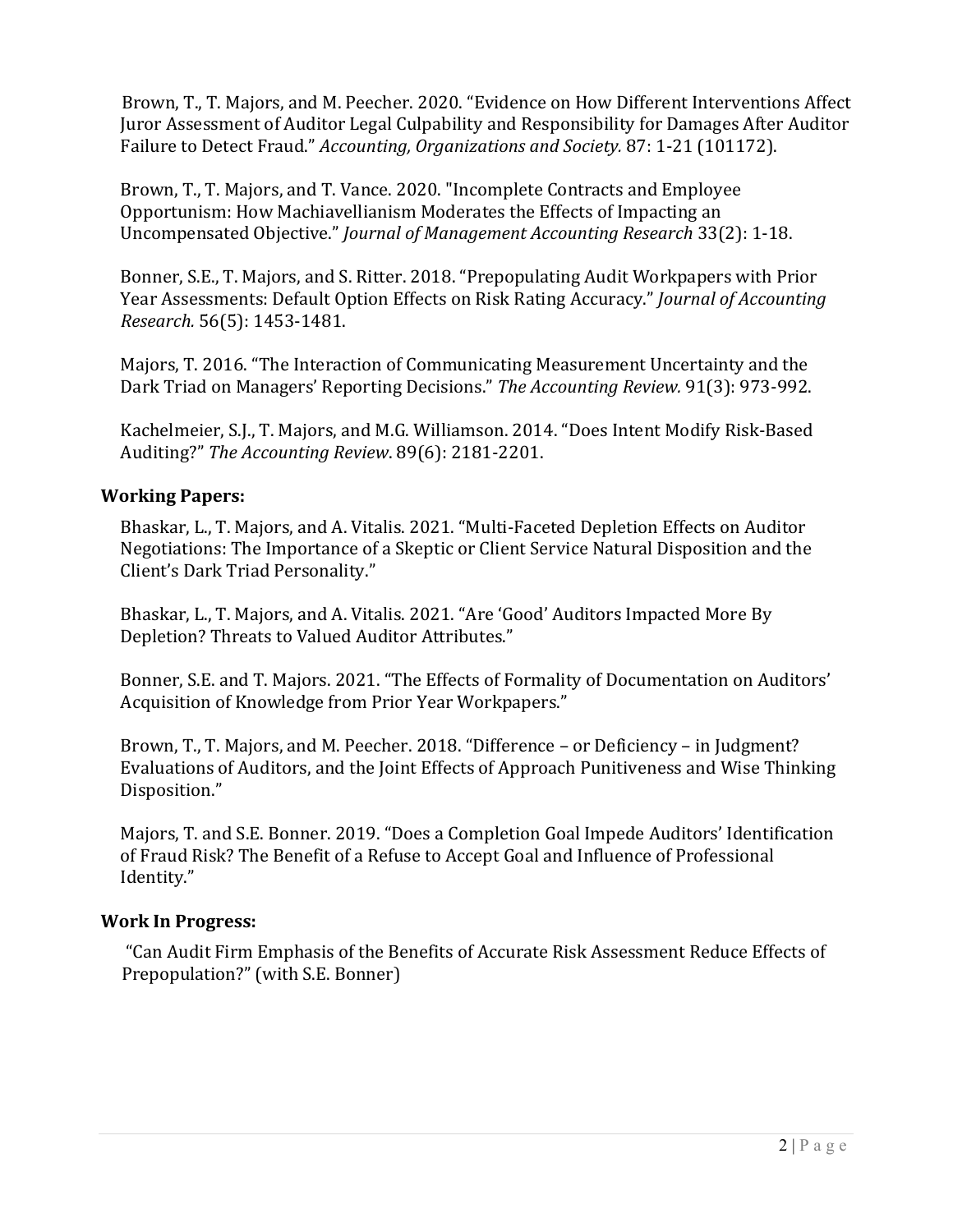#### **TEACHING EXPERIENCE**

ACCT 410x - Foundations of Accounting. University of Southern California. Spring 2017, Spring 2019, Fall  $2020$ , and Fall  $2021$ . (Respective Instructor Ratings of  $4.8/5.0$ ,  $5.0/5.0$ ,  $4.9/5.0$ , and  $5.0/5.0$ )

ACCY 515 - Auditing and Assurance Standards, Graduate-Level Course. University of Illinois at Urbana-Champaign. Spring 2014, Spring 2015, and Spring 2016. (Respective Instructor Ratings of  $4.6/5.0$ ,  $5.0/5.0$ , and  $5.0/5.0$ )

ACC 312 – Introduction to Managerial Accounting. The University of Texas at Austin. Summer 2009. (Instructor Rating: 4.6/5.0)

#### **PROFESSIONAL CERTIFICATIONS AND AFFLIATIONS:**

Certified Public Accountant, North Carolina, # 32424 (inactive)

#### **HONORS AND AWARDS:**

The Accounting Review's Outstanding Reviewer Award, 2020 Center for Audit Quality Research Advisory Board Funding Grant, 2017-2018 Center for Audit Quality and Auditing Section of the AAA Access to Audit Personnel Award, 2017-2018 Center for Audit Quality and Auditing Section of the AAA Access to Audit Personnel Award, 2016-2017 University of Illinois at Urbana-Champaign's List of Teachers Ranked as Excellent: 2014, 2015, 2016 (in 2015 and 2016, awarded outstanding distinction of top  $10\%$ ) McCombs Excellence Fund, 2012 AAA/Deloitte/J. Michael Cook Doctoral Consortium Fellow, 2011 David Bruton Jr. Graduate School Fellowship, 2011 Bonham Fund Research Grant, 2009-2012 University of Texas McCombs School of Business Doctoral Fellowship, 2008–2013 Chairman's Award, PricewaterhouseCoopers L.L.P., 2006 Graduate Research Assistantship, Wake Forest University, 2003-2004 George Foster Hankins Scholarship, Wake Forest University, 1999-2003

#### **CONFERENCES ATTENDED** (when I presented, "paper presented" is accompanied by an asterisk):

AAA Auditing Section Meeting, Las Vegas, NV, 2022 AAA Managerial Accounting Section Meeting, virtual conference, 2022 Review of Accounting Studies Conference, virtual conference, 2021 SoCal Multi-School Conference, virtual conference, 2021 24<sup>th</sup> University of Illinois Symposium on Auditing Research, virtual conference, 2020 AAA Audit Midyear Meeting, Houston, TX, 2020 Texas Audit Symposium, Austin, TX, 2019 (paper presented\*) AAA Annual Meeting, San Francisco, CA, 2019 International Symposium on Audit Research, Boston, MA, 2019 AAA Auditing Section Meeting, Nashville, TN, 2019 (paper presented\*) AAA Auditing Section Meeting, Portland, OR, 2018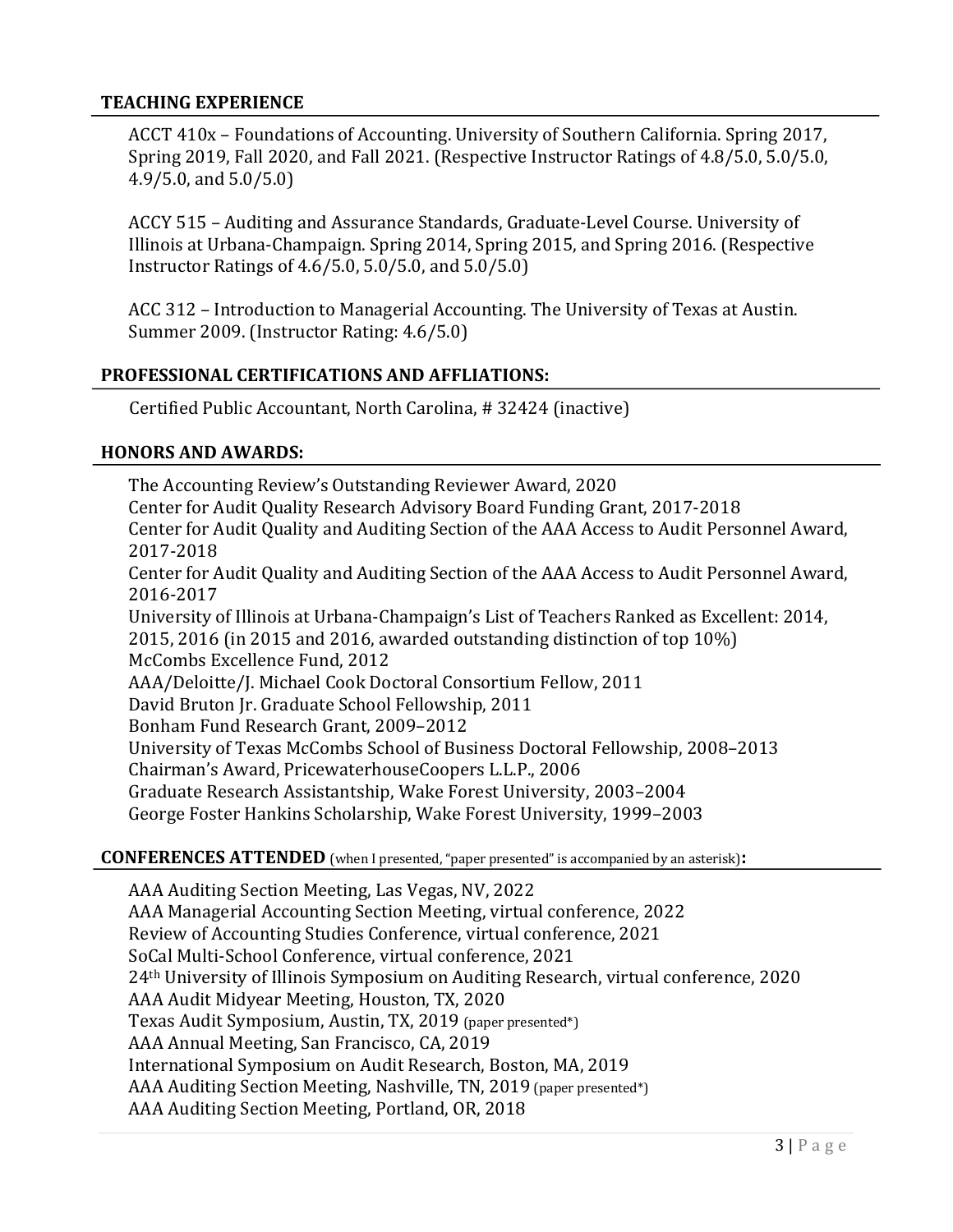AAA Accounting, Behavior and Organizations Section Meeting, Pittsburgh, PA, 2017 Center for Audit Quality Symposium, San Diego, CA, 2017 PwC Accounting and Tax Symposium, San Diego, CA, 2017 AAA Annual Meeting, San Diego, CA, 2017 AAA Auditing Section Meeting, Orlando, FL, 2017 (paper presented\*) KPMG Faculty Symposium, Philadelphia, PA, 2017  $22<sup>nd</sup>$  University of Illinois Symposium on Auditing Research, Champaign, IL, 2016 AAA Accounting, Behavior and Organizations Section Meeting, Albuquerque, NM, 2016 (two papers presented) AAA Annual Meeting, New York, NY, 2016 AAA Auditing Section Meeting, Scottsdale, AZ, 2016 AAA Annual Meeting, Chicago, IL, 2015 PwC Accounting and Tax Symposium, Chicago, IL, 2015 Self-Regulation and Ego Control Conference, Bloomington, IN, 2015 International Symposium on Audit Research, Boston, MA, 2015 AAA Auditing Section Meeting, Miami, FL, 2015 (paper presented\*) AAA Accounting, Behavior and Organizations Section Meeting, Philadelphia, PA, 2014 (two papers presented\*) 21<sup>st</sup> University of Illinois Symposium on Auditing Research, Champaign, IL, 2014 AAA Annual Meeting, Atlanta, GA, 2014 PwC Accounting and Tax Symposium, Atlanta, GA, 2014 PwC Young Scholars Symposium, Champaign, IL, 2014 AAA Auditing Section Meeting, San Antonio, TX, 2014 (paper presented) AAA New Faculty Consortium, Lansdowne, VA, 2014 AAA Annual Meeting, Anaheim, CA, 2013 PwC Accounting and Tax Symposium, Dana Point, CA, 2013 AAA Auditing Section Meeting, New Orleans, LA, 2013 20<sup>th</sup> University of Illinois Symposium on Auditing Research, Champaign, IL, 2012 PhD Alumni Reunion and Conference, Austin, TX, 2012 AAA Accounting, Behavior and Organization Section Meeting, Atlanta, GA, 2012 AAA Annual Meeting, Washington D.C., 2012 Conference on Regulation and the Audit Industry, Norman, OK, 2012 Analytical Research in Accounting Conference, Austin, TX, 2012 AAA Auditing Section Meeting, Savannah, GA, 2012 AAA/Deloitte/J. Michael Cook Doctoral Consortium, Tahoe City, CA, 2011 AAA Annual Meeting, Denver, CO, 2011 (paper presented\*) AAA Auditing Section Meeting, Albuquerque, NM, 2011 Empirical Archival Research in Accounting Conference, Austin, TX, 2011 Conference on Decision Making in Accounting, Norman, OK, 2010 Conference on the Intersection of Economics and Psychology in Accounting, Austin, TX, 2010 AAA Auditing Section Meeting, San Diego, CA, 2010 AAA Managerial Accounting Section Meeting, Seattle, WA, 2010 Lone Star Conference, Austin, TX, 2009 Accounting and Corporate Governance Conference, Austin, TX, 2009 Doctoral Internationalization Consortium in Accounting, Chapel Hill, NC, 2009 19th Annual Conference on Financial Economics and Accounting, Austin, TX, 2008 AAA Auditing Section meeting, Austin, TX, 2008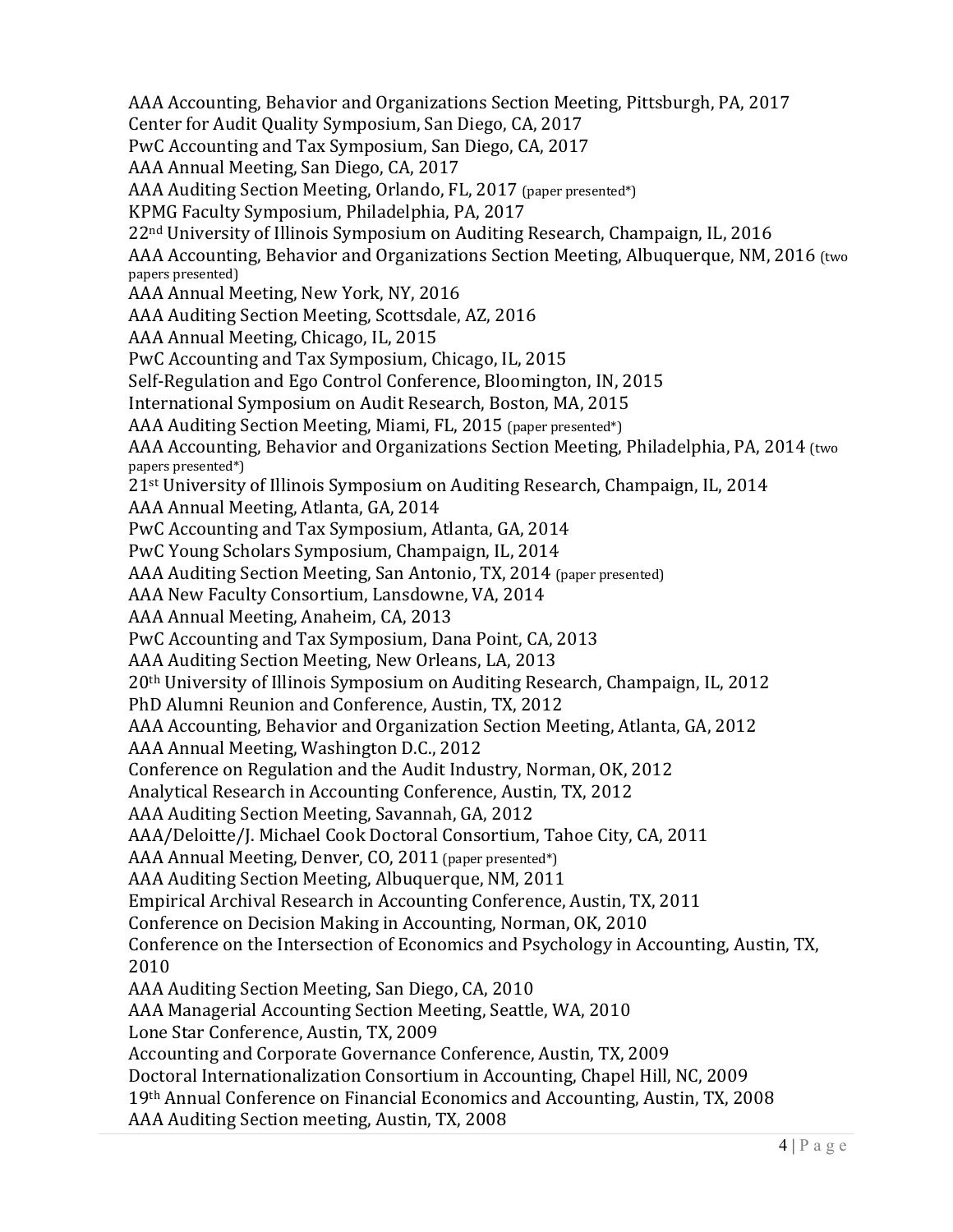## **INVITED RESEARCH PRESENTATIONS**

Nanyang Technological University (upcoming, Spring 2022) Chapman University, 2021 Tulane University, 2021 University of Kentucky, 2021 University of Wisconsin, 2019 Arizona State University, 2018 Emory University, 2018 Texas A&M University, 2018 University of California Riverside, 2018 Florida State University, 2017 Georgia Institute of Technology, 2017 University of Southern California, 2016 University of Washington, 2016 Cornell University, 2015 North Carolina State University, 2015 Georgia Institute of Technology, 2013 Georgia State University, 2013 Indiana University, 2013 Tulane University, 2013 University of Illinois at Urbana-Champaign, 2013 University of Pittsburgh, 2013 University of Southern California, 2013 University of Washington, 2013 University of Wisconsin, 2013

## **SERVICE**

## **Committee Activity:**

AAA Accounting, Behavior and Organizations Section – *Annual Meeting Program Assistant (2022)*; *Annual Meeting Program Coordinator* (upcoming, 2023) AAA Accounting, Behavior and Organizations Section - Awards Committee, Member (2021) AAA Auditing Section - AUDITING: A Journal of Practice and Theory: *Best Paper Award Selection Committee, Member* (2019) AAA Western Region – *Best Paper Award Committee, Member* (2017–present) University of Southern California - *PhD Program Reorganization Committee, Member* (2016– 2018) AAA Management Accounting Section – *Notable Contributions to Management Accounting Literature Award Committee, Member* (2015) University of Illinois at Urbana-Champaign - Audit Research Symposium Committee, Member  $(2014, 2016)$ 

## Ad-hoc Reviewing Activity:

*Accounting Horizons Accounting, Organizations and Society AUDITING: A Journal of Practice and Theory Behavioral Research in Accounting Contemporary Accounting Research*